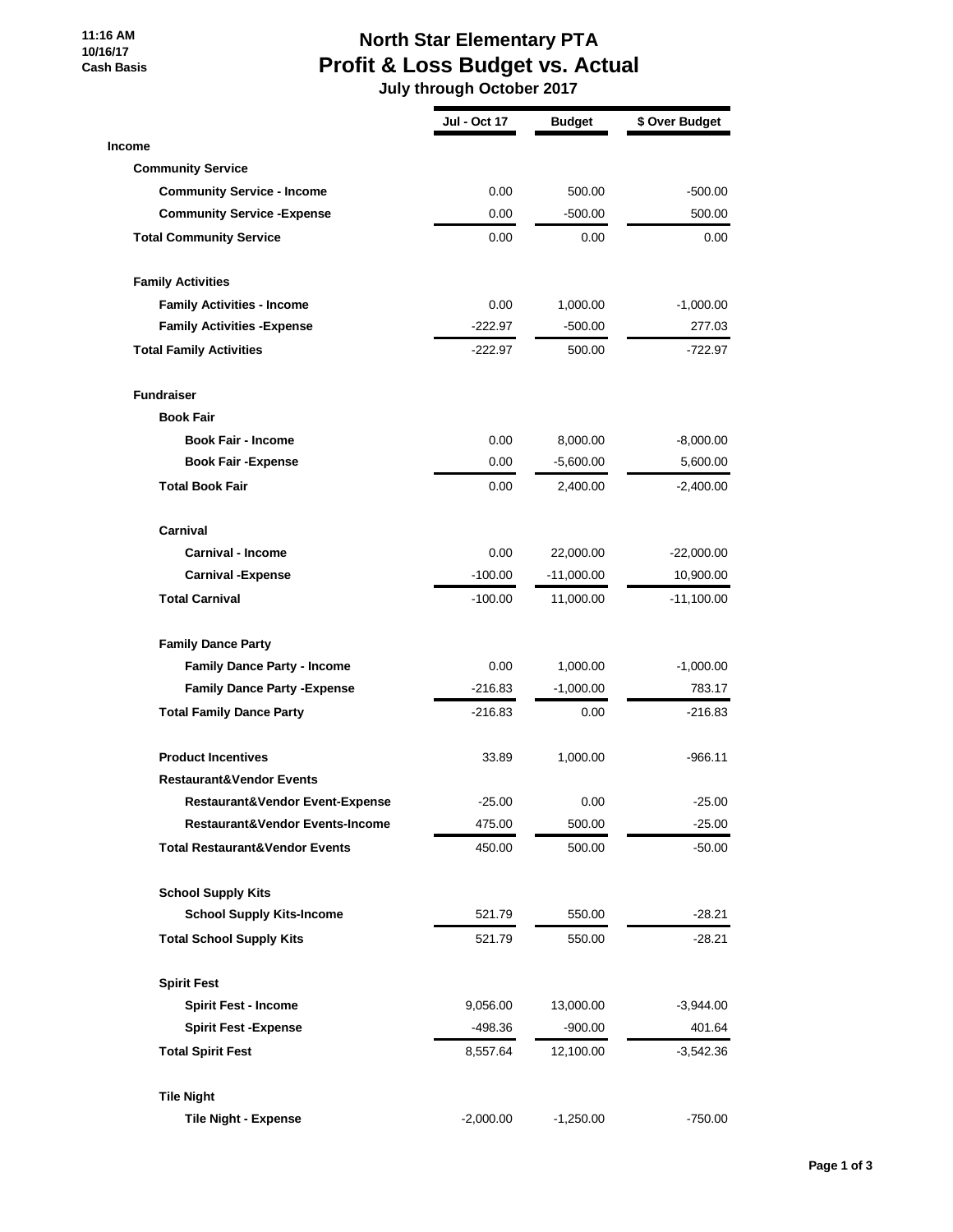# **North Star Elementary PTA Profit & Loss Budget vs. Actual**

 **July through October 2017**

|                                     | Jul - Oct 17 | <b>Budget</b> | \$ Over Budget |
|-------------------------------------|--------------|---------------|----------------|
| Tile Night - Income                 | 0.00         | 1,500.00      | $-1,500.00$    |
| <b>Total Tile Night</b>             | $-2,000.00$  | 250.00        | $-2,250.00$    |
| <b>Total Fundraiser</b>             | 7,246.49     | 27,800.00     | $-20,553.51$   |
| <b>Interest Income</b>              | 0.63         | 1.00          | $-0.37$        |
| Membership                          |              |               |                |
| Membership - Income                 | 2,950.00     | 2,500.00      | 450.00         |
| <b>Membership - Expense</b>         | $-1,317.50$  | $-1,300.00$   | $-17.50$       |
| <b>Total Membership</b>             | 1,632.50     | 1,200.00      | 432.50         |
| <b>Spirit Wear</b>                  |              |               |                |
| <b>Spirit Wear - Income</b>         | 3,009.00     | 6,000.00      | $-2,991.00$    |
| <b>Spirit Wear - Expense</b>        | $-1,266.45$  | $-4,600.00$   | 3,333.55       |
| <b>Total Spirit Wear</b>            | 1,742.55     | 1,400.00      | 342.55         |
| <b>Staff Appreciation</b>           |              |               |                |
| <b>Staff Appreciation - Income</b>  | 975.00       | 1,000.00      | $-25.00$       |
| <b>Staff Appreciation - Expense</b> | $-400.00$    | $-2,105.00$   | 1,705.00       |
| <b>Total Staff Appreciation</b>     | 575.00       | $-1,105.00$   | 1,680.00       |
| Yearbook                            |              |               |                |
| Yearbook - Income                   | 0.00         | 8,500.00      | $-8,500.00$    |
| Yearbook - Expense                  | 0.00         | $-7,000.00$   | 7,000.00       |
| <b>Total Yearbook</b>               | 0.00         | 1,500.00      | $-1,500.00$    |
| <b>Total Income</b>                 | 10,974.20    | 31,296.00     | -20,321.80     |
| <b>Expense</b>                      |              |               |                |
| <b>Academic Competition</b>         |              |               |                |
| <b>National Geography Bee</b>       | 145.00       | 145.00        | 0.00           |
| <b>Science Olympiad</b>             | 0.00         | 25.00         | $-25.00$       |
| <b>Spelling Bee</b>                 | 183.50       | 183.50        | 0.00           |
| <b>Total Academic Competition</b>   | 328.50       | 353.50        | $-25.00$       |
| <b>Charitable Assistance</b>        | 0.00         | 500.00        | $-500.00$      |
| <b>Copy/Printing</b>                | 0.00         | 500.00        | $-500.00$      |
| <b>Field Day</b>                    | 0.00         | 250.00        | $-250.00$      |
| <b>Fifth Grade Activities</b>       | 0.00         | 1,200.00      | $-1,200.00$    |
| <b>Garden Committee</b>             | 0.00         | 500.00        | $-500.00$      |
| <b>Health and Wellness</b>          | 0.00         | 200.00        | $-200.00$      |
| <b>Instructional Support</b>        | 786.25       | 2,500.00      | $-1,713.75$    |
| <b>Insurance</b>                    | 215.00       | 215.00        | 0.00           |
| Landscaping                         | 67.42        | 100.00        | $-32.58$       |